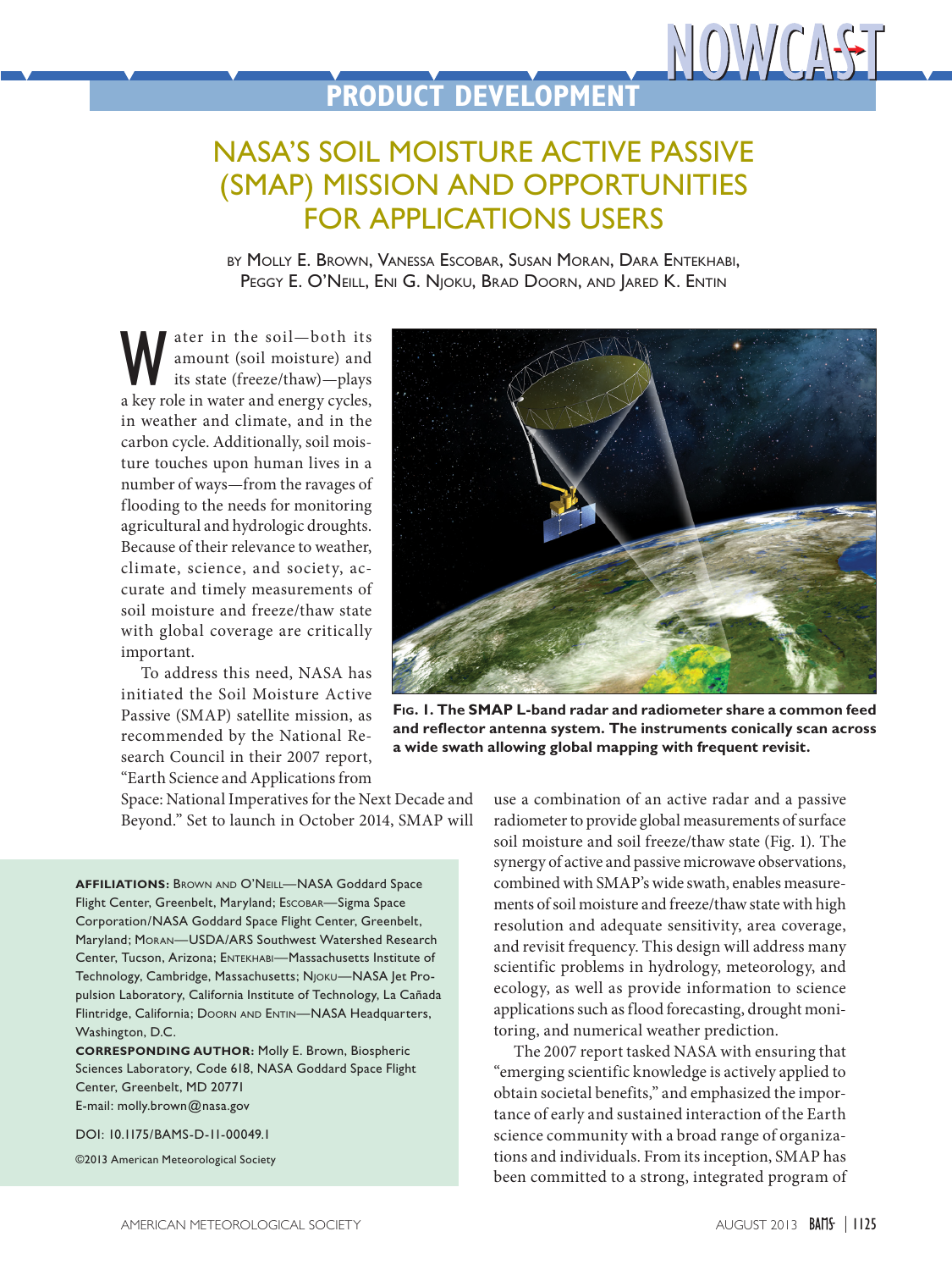| <b>Product</b>         | <b>Description</b>                                         | Gridding<br>(resolution)    | Latency*        |                                             |
|------------------------|------------------------------------------------------------|-----------------------------|-----------------|---------------------------------------------|
| LIA_Radiometer         | Radiometer data in time-order                              |                             | 12 <sub>h</sub> | <b>Instrument</b><br>data                   |
| LIA_Radar              | Radar data in time-order                                   |                             | 12 <sub>h</sub> |                                             |
| LIB TB                 | Radiometer $T_{\scriptscriptstyle R}$ in time-order        | $(36 \times 47 \text{ km})$ | 12 <sub>h</sub> |                                             |
| LIB_S0_LoRes           | Low-resolution radar $\sigma$ <sub>o</sub> in time-order   | $(5 \times 30 \text{ km})$  | 12 <sub>h</sub> |                                             |
| LIC_S0_HiRes           | High-resolution radar $\sigma$ <sub>o</sub> in half-orbits | $1 km (1 - 3 km)*$          | 12 <sub>h</sub> |                                             |
| LIC_TB                 | Radiometer $T_{\scriptscriptstyle R}$ in half-orbits       | 36 km                       | 12 <sub>h</sub> |                                             |
| $L2$ <sub>_</sub> SM_A | Soil moisture (radar)                                      | 3 km                        | 24h             | Science data<br>(half-orbit)                |
| $L2$ <sub>_</sub> SM_P | Soil moisture (radiometer)                                 | 36 km                       | 24h             |                                             |
| L <sub>2_SM_AP</sub>   | Soil moisture (radar + radiometer)                         | 9 km                        | 24h             |                                             |
| $L3$ <sub>_FT_A</sub>  | Freeze/thaw state (radar)                                  | 3 km                        | 50h             | <b>Science</b><br>data (daily<br>composite) |
| $L3_SM_A$              | Soil moisture (radar)                                      | 3 km                        | 50 h            |                                             |
| L3_SM_P                | Soil moisture (radiometer)                                 | 36 km                       | 50 h            |                                             |
| L3_SM_AP               | Soil moisture (radar + radiometer)                         | 9 km                        | 50h             |                                             |
| L4 SM                  | Soil moisture (surface and root zone)                      | 9 km                        | 7 days          | Science value-<br>added                     |
| $L4$ <sub>C</sub>      | Carbon Net Ecosystem Exchange (NEE)                        | 9 km                        | 14 days         |                                             |

**Table 1. Anticipated SMAP Mission products.**

Mean latency under normal operating conditions. Latency is defined as the time from data acquisition by the instrument to its availability in a designated data archive. The SMAP project will make a best effort to reduce these latencies.

Over outer 70% of swath.

engagement with potential data users in applied and operational domains—the first NASA mission to have such a program before the satellite is launched. The SMAP Applications program is designed to first increase and then sustain the interaction between application users and scientists involved in mission development. The SMAP project has sponsored several applications meetings and workshops. To better reach the applications users, some of these have been held at user locations such as the U.S. Department of Agriculture (USDA), U.S. Geological Survey (USGS), and NOAA headquarters, among others. Feedback from user communities is for-

mally and actively reported to mission scientists to broaden and facilitate eventual SMAP data access and enhance opportunities to use mission data to address societal needs. For example, collaboration between the SMAP mission and the USDA's Foreign Agriculture Service (FAS) has elicited the requirements of yield forecasting and familiarized analysts with soil moisture data. Another example pertains to the Emergency Response and Operational users, who have worked with the SMAP mission to plan for providing data in friendly formats (KMZ and GeoTIFF) for a more rapid ingestion of soil moisture data into decision-making environments.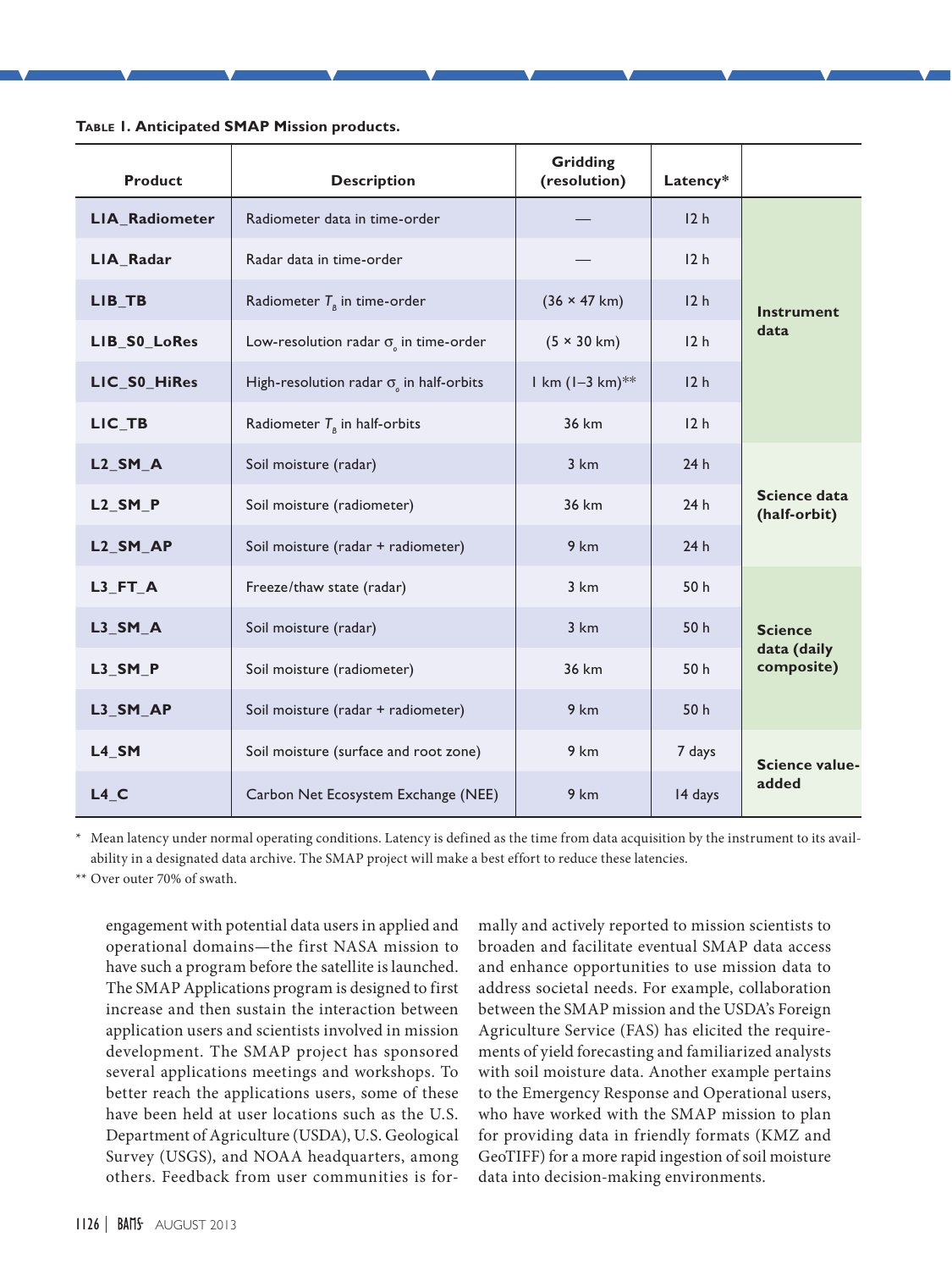

The SMAP Applications program is groundbreaking and serves as an example for other NASA missions to expand their focus to include user communities' needs in the early phases of mission development. Through a team that includes an applications lead on the Science Definition Team (SDT), leadership from the mission, and an applications coordinator, the applications program works to characterize the community of mission data users through workshops and applied research. We have also initiated a program of Early Adopters to promote application research in the prelaunch stages of the mission, in order to provide a better understanding of how SMAP data products can be scaled and integrated onto organizations' policy, business, and management activities. These efforts will expand the use of the data after launch, and increase the societal benefit of the mission.

The overall strategy for the SMAP Applications program is to develop a community of end users and decision makers who are interested in using SMAP products in their applications by providing opportunities to learn about SMAP's unique capabilities and scientific objectives. The SMAP science objectives are to acquire space-based hydrosphere state measurements to 1) understand processes that link the terrestrial water, energy, and carbon cycles; 2) estimate global water and energy fluxes at the land surface; 3) quantify net carbon flux in boreal landscapes; 4) enhance weather and climate forecast abilities; and 5) develop improved flood prediction and drought-monitoring capabilities. To meet its scientific goals, SMAP will fly a dedicated satellite in a near-polar, sun synchronous orbit, crossing the equator at 6:00 a.m. and 6:00 p.m. local time. The satellite will carry an L-band (1.26-GHz) radar and an L-band (1.4-GHz) radiometer that share a deployable lightweight mesh parabolic reflector, which provides a conically scanning antenna beam with a constant surface incidence angle of approximately 40° and will measure a swath approximately 1000 km wide. The combined observations from the two sensors will allow accurate estimation of soil moisture and freeze/thaw states at spatial scales valuable for both hydrometeorological (10 km) and hydroclimatological (40 km) studies.

After launch, the satellite's instruments will be calibrated (an expected time period of three months). Once calibrated, the SMAP mission will deliver estimates of soil moisture in the top 5 cm of soil with an accuracy of 0.04 cm<sup>3</sup>/cm<sup>3</sup> volumetric soil

moisture, at 10-km resolution, with 3-day average intervals (Table 1). Global maps will also be available of landscape freeze/thaw state derived from L-band radar at 3-km spatial resolution with a 2-day refresh rate for the high northern latitudes (i.e., latitudes above 45°N). Measurements will be made over the global land area, excluding regions of snow and ice, mountainous topography, open water, and areas of extremely dense vegetation such as tropical forests (see <http://smap.jpl.nasa.gov> for latency, resolution, and other details).

In addition to the instrument measurements and derived products for the surface layer, SMAP will also provide Level 4 data assimilation products by ingesting active and passive observations into land surface models to provide root-zone soil moisture (to a depth of 100 cm). A net ecosystem exchange product will also be developed that integrates freeze/thaw measurements into a carbon model to provide ecosystem exchange at 9-km resolution. As these two products are intended to serve a broad community, there is an opportunity for user engagement now to optimize the design of these products so that they can ultimately satisfy user requirements.

The SMAP Applications program facilitates applied research to provide a fundamental understanding of how SMAP data products can be scaled and integrated into a user's decision-making process to improve policy, business, and management activities. By working with relevant users and early adopters before the satellite is launched, SMAP hopes to improve the pace of incorporation of the new measurements in decision-making during the life of the mission, which is expected to be at least three years. To join the SMAP Applications Working Group, which is dedicated to enabling scientists and others interested in SMAP to engage with the SMAP Science Definition Team, readers are encouraged to go to the following website: <http://smap.jpl.nasa.gov/science/wgroups/applicWG>.

**ACKNOWLEDGMENTS.** This research was carried out in part at the Jet Propulsion Laboratory, California Institute of Technology, under contract with NASA.

## **FOR FURTHER READING**

Entekhabi, D., and Coauthors, 2010: The Soil Moisture Active Passive (SMAP) mission. *Proc. IEEE*, **98**, 704–716. [doi:10.1109/JPROC.2010.2043918.](http://dx.doi.org/10.1109/JPROC.2010.2043918)